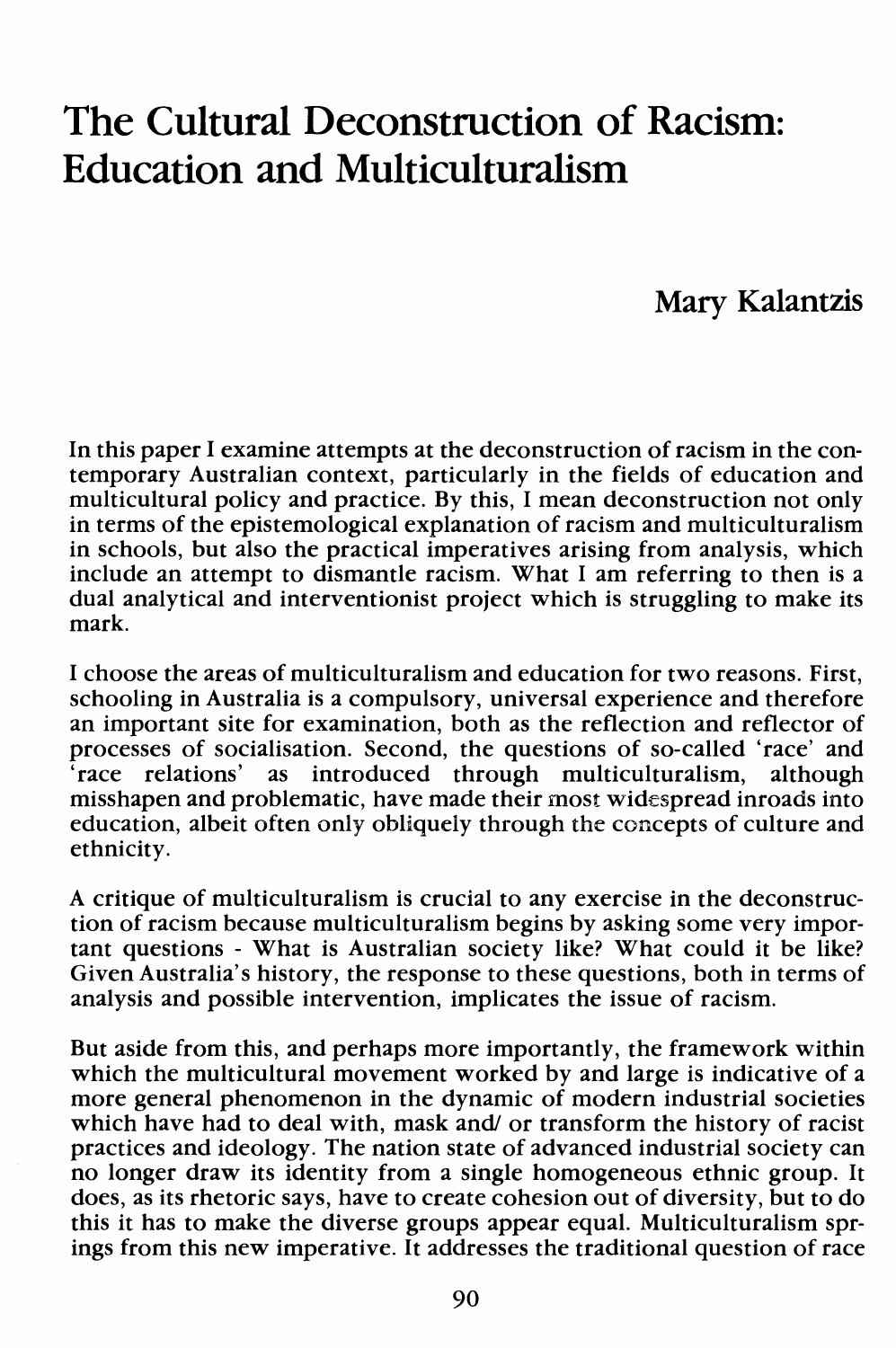in a new guise through the politics of difference buttressed by a keenly developed notion of the individual and of plurality (cf. Barker, 1981).

But it still has history to contend with. Briefly, Australia has had a continuous history of racism both in terms of processes that have structured social life, such that certain groups of people have been disadvantaged, and which have produced prejudices that are linked directly or indirectly to such processes. In terms of the pre-existing Aboriginal settlement, the establishment of western society and, later, industrialism in Australia has involved systematic and conscious violence that is now so well documented (cf. Rowley, 1970; Reynolds, 1981). That many Australians choose to dismiss or ignore the origins of their own everyday life forms in Australia shows that this historical act of racism is, in an important sense, continuous and still incomplete.

In the process of European settlement there emerged a second history of racism, namely, against certain immigrants who brought their own patterns of solidarity with them and who were distinguishably 'different', such as the Irish and the Chinese in the nineteenth century and the postwar non-Anglophone migrants and refugees of the twentieth century. However, it was not difference that fashioned racism so much as the structural location of each new group, insofar as it appeared to threaten organised labour and the order of those already established (cf. Collins, 1975; de Lepervanche, 1975).

On the other side of this coin, racism has been used by post-war governments to sell their immigration programs to the Australian people. Immigration, according to the rhetoric, need not threaten Australian society because only those who could be readily, and relatively easily, assimilated would be brought in. Into the 1960s, there was an implicit argument embodied in the White Australia Policy that Europeans who were like us would create jobs and improve living standards, but Asians would have a deleterious effect because they were unlike us. People were thus actively consoled about migration through ideological arguments along racist lines. Nor has racism been the exclusive preserve of longer-established Australians. Newer migrants in some circumstances bring their own forms of racism, born of entirely different historic circumstances from those in Australia.

Yet very contradictorily, openness and plurality sit beside these histories of racism. Modern industrial societies and the international migration of labour throw people of different backgrounds together although there are no natural reasons why people should be racist. Labour force segmentation, however, is an integral part of the functioning of modern industrial societies, and ethnic segmentation is a part of this in Australia today, thus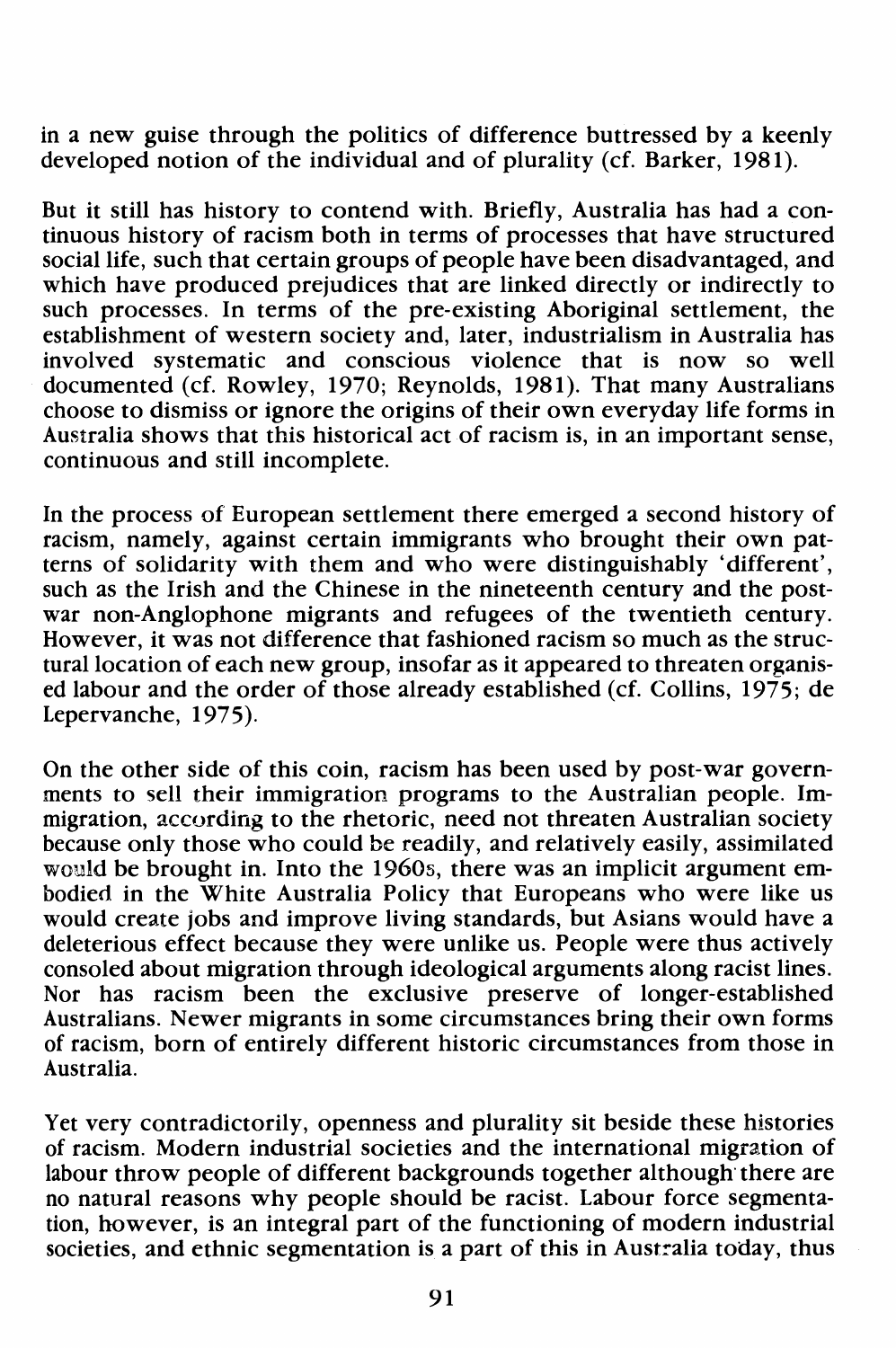providing the structural bases for a new racism. The liberalising, equalising dynamic of modern industrial society in some respects therefore confronts the structural underpinnings of racism (cf. Collins, 1984).

It is this history that multiculturalism has had to address and rework. It does so in two ways: one by description and the other by prescription. The description is a truism. There are people in Australia of many different socalled 'racial', cultural or ethnic backgrounds. The function of the energy expended in this description is to contribute information that will allow the servicing of this diversity. This has been particulary important given that, for a while from the late 1960s, many migrants were leaving to go back home, thus Australia was losing on their social cost. Another critical aspect of this description is its effect on the other prong of multiculturalism- its prescription for Australian society. But prescription is not a simple matter. The description and declaration of Australia as a Multicultural Society is part of the strategy for forging a new national identity, of promoting some pleasant state of harmony between the various groupings. As such it indicates two things.

First, the new nation does not need a single 'ethnic' or 'racial' descriptor. The rallying symbols could well be a famous yacht, a brand of coffee or a soft drink jingle. A certain diversity at the level of skin colour, language, customs and so on, is characteristic of all modern industrial societies, given their histories of interaction with indigenous peoples, labour migration and their relations with a world market. Second, the fact that there is a need for such prescription necessarily implies that things are not so pleasant. The superficial pleasant diversity has embedded within it another diversity: that of inequality (cf. Bottomley and de Lepervanche, 1984).

But there is tension in the prescriptive task of multiculturalism. Something that has been as integral and as functional as racism, so long an element in Australian history, cannot be deconstructed so easily. And there have been very few within the social arenas using the term multiculturalism, either as a policy or servicing device, who have been prepared to tackle seriously what has been 'unpleasant' in the construction of our newly professed plurality. The exceptions would be some of the Aboriginal people.

Multiculturalism only declares difference by counting the numbers and superficially describing the features of the different 'racial', ethnic or cultural groupings. Overwhelmingly, the strategy employed for intervention in an attempt to overcome 'unpleasantness' is to soften the heart. The keywords in the rhetoric have been 'attitudes', 'self-esteem', 'tolerance', 'respect', 'understanding' and 'sensitisation'. The main goal has been to encourage people to feel good about difference. After all, modern industrial societies simply have to function smoothly. This condition just happens to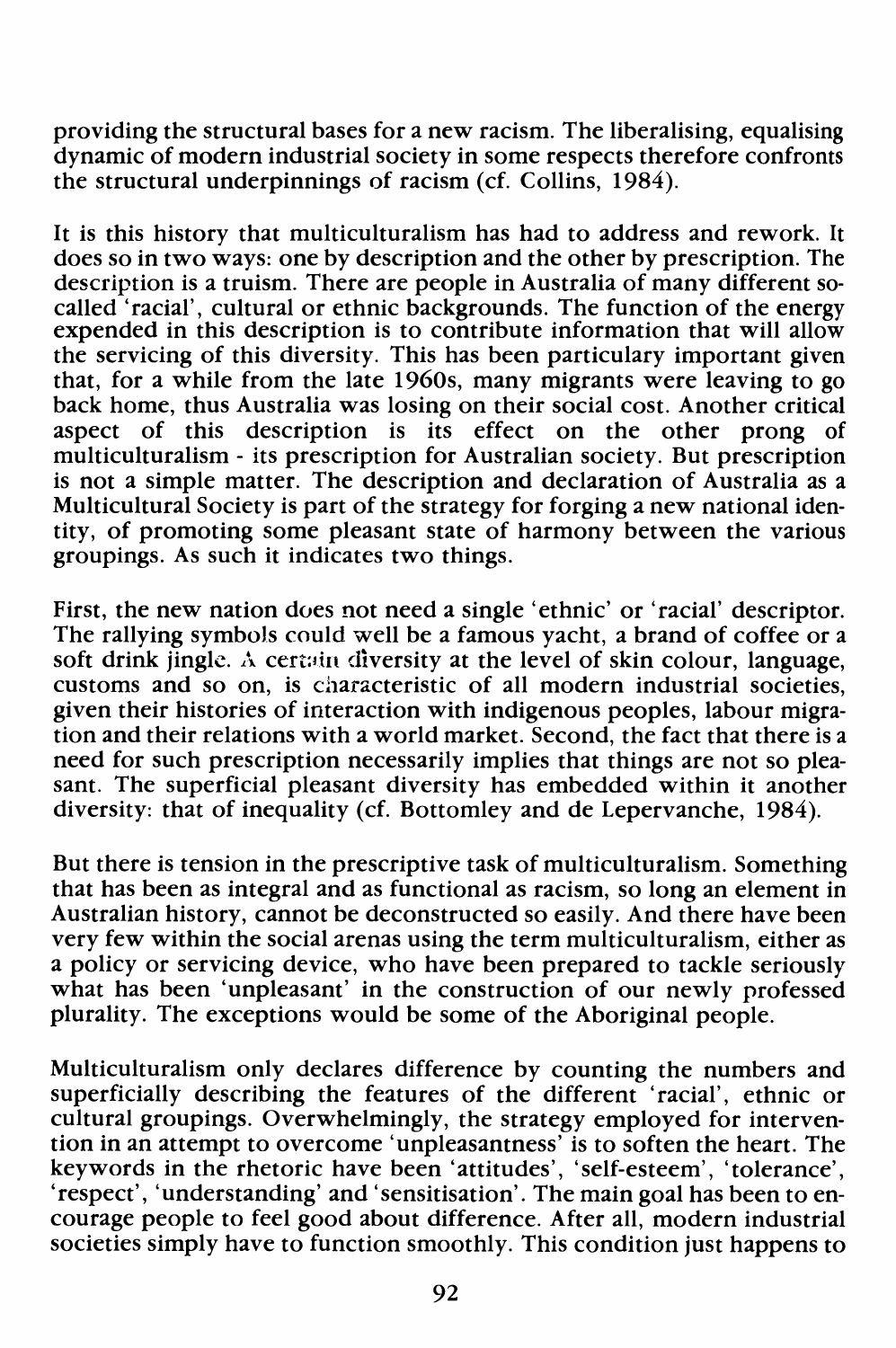have involved, along the way, the usurpation of the structural basis for the reproduction of life of the indigenous people and the massive migration of cheap labour from distant and unevenly developed parts of the world. Yet, these events are silences in the pleasant discourse of multiculturalism.

To achieve this goal of smooth functioning, multiculturalism in Australia has had to attempt three things. First it has had to respond to the demands of those indigenous people who survived, so as to appear to transform the first major racist moment in Australian history. Second, it has needed to break long-standing ideologies of parochialism and racial prejudice in the dominant so-called anglo-Australian population. And third, it has curiously had to support traditionalism for 'ethnics' and indigenous people in the search for something that appears to demonstrate their cultural autonomy and social equality.

These tasks create a problem which in part is resolved by defining what can be 'multi' in Australia in a very narrow way: essentially all those things that are private and conducted in spare time. If what defines people's identity is something they do in their spare time, unique to them as individuals, and if all these things are held to be equal - colour of skin, food, music, religion and so on - deep practices of racism and other structural inequalities are masked. The fact that non-English speaking people are disproportionally represented at the bottom of the social pile and that many indigenous people do not figure in the pile at all, can be ignored.

The ethnic or cultural revival that is supposed to be part of multiculturalism is not anti-racist in any significant way because it refers predominantly to difference only at the level of cultural phenomena. In fact, it could be said that its effect has been mainly to displace the issue of racism thereby masking its history.

This is precisely what is happening in schools. The interpretation of culture and ethnicity mainly at the level of cultural phenomena has contributed to an understanding of difference that masks inequality, that ignores the pedagogical imperatives of modern industrial societies and that provides an inadequate social analysis. In consequence, despite its intentions, multiculturalism can and does end up being racist. Singing and dancing on the dole queue in your community language, happy to be ethnic, does not dismantle racism. ·

Of course, the task of dismantling racism cannot be put solely at the feet of education. But a focus on education does provide a good case study of the requirements of deconstruction both at the level of analysis and intervention. If we take New South Wales as an example, the empirical evidence bears out the contradictory nature of multicultural education as it is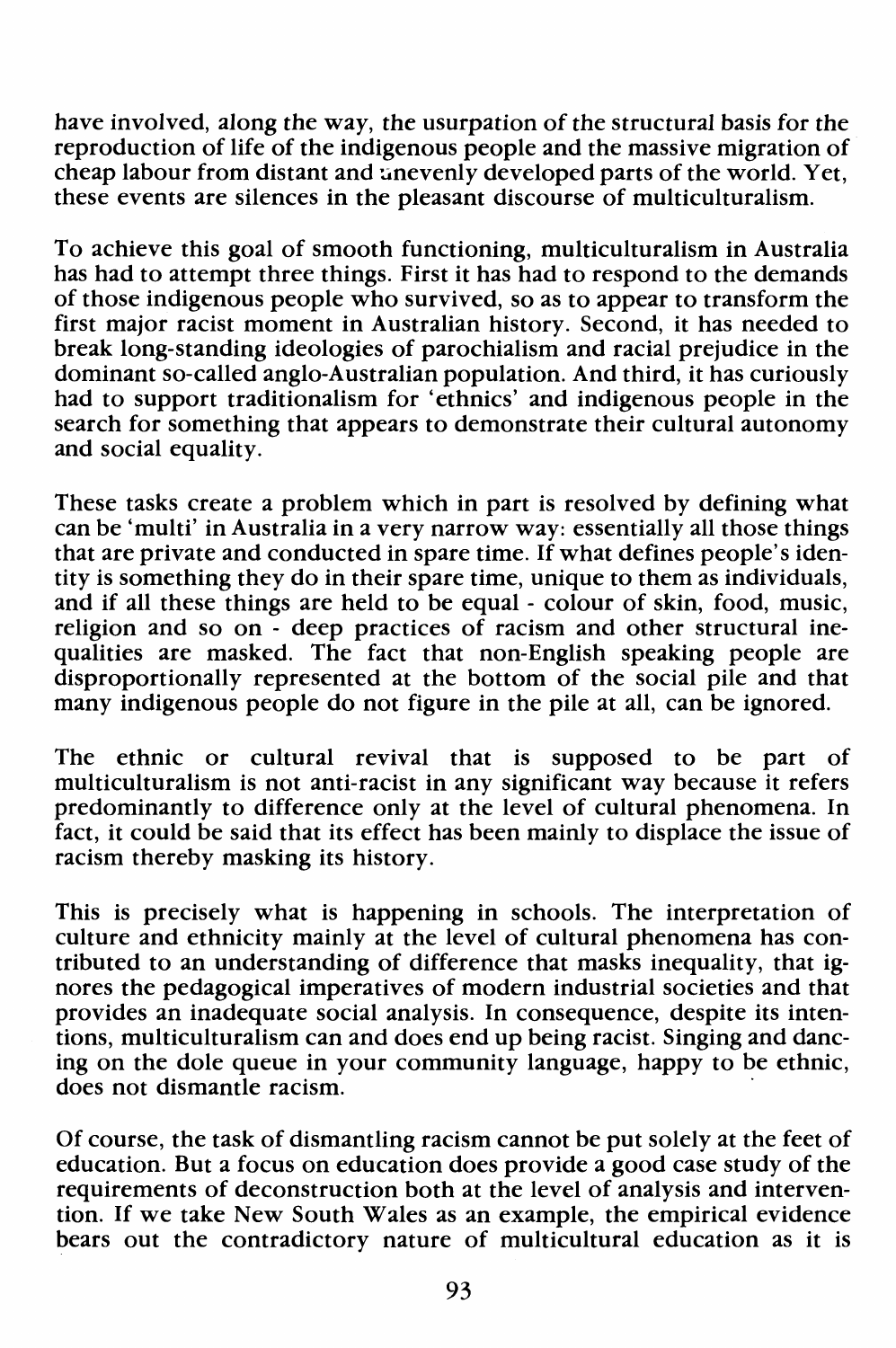presently practised and reveals the limitations of its interventions in contributing to the dismantling of racism.

At the level of policy, the rhetoric is full of phrases like 'diversity with cohesion' and it demands that 'multiculturalism' be viewed as a 'positive' term. So, right from the start, 'negative' things like 'racism', as a process that produced the plurality as an effect, are disallowed. In 1983-84 for example, the Multicultural Education Co-ordinating Committee of New South Wales allocated 50% of its 1. 5 million dollars annual budget to community languages, 25% to ethnic liaison officers, 10% to Aboriginal education and 15% to socio-cultural projects. In the socio-cultural category, the average grant was for about \$2,000 and went towards projects with titles like 'Intercultural Understanding', 'Multicultural History of Batlow', 'Finger-painting - a multicultural experience' (That received \$8,000) and 'Who is an Australian?'. Understanding through exposure to difference and the promotion of self-esteem through the school's recognition and teaching of parents' language are the main emphases.

The other major prong of funding, to English as a Second Language (ESL) teaching, is so poorly funded and supported in comparison to the needs, that it often does not prepare children beyond survival English (Campbell, 1984: Campbell and McMeniman, 1985). So its capacity to counter-balance the effects of structural racism is limited. At the teacher training level, one example of this limited intervention is a course called 'Culture Contact in the Classroom'. Its seminars include 'Finding out about other Cultures', Ethnicity and Identity', 'Ethnic Institutions in Australia' and 'Culture Bias'.

The sites for action signalled in these examples have of course made spaces for some people and some projects that do tackle racism head on. The scene is not entirely bleak. But my argument is that positive measures are minimal because the analysis that informs intervention disallows a systematic and rigorous understanding of racism.

Issues pertaining to structural racism, such as underachievement at school, the need for alternative credentialling for indigenous people and those of non-English speaking background, inadequacies of access in the transition from school to work, the traumas of settlement and serious cultural conflict, are all sidestepped. The fact that some people consider Australian Aborigines in their daily interactions today as inferior does not itself create their inequality. Their current position can only really be understood in terms of the structural effects of racism in Australian history. Telling Aboriginal people that their traditional practices and products are still important, putting their visual images into galleries, does not provide either the basis for reproducing their culture as something other than 'commodities' or 'art' (neither of which they were in traditional gathering and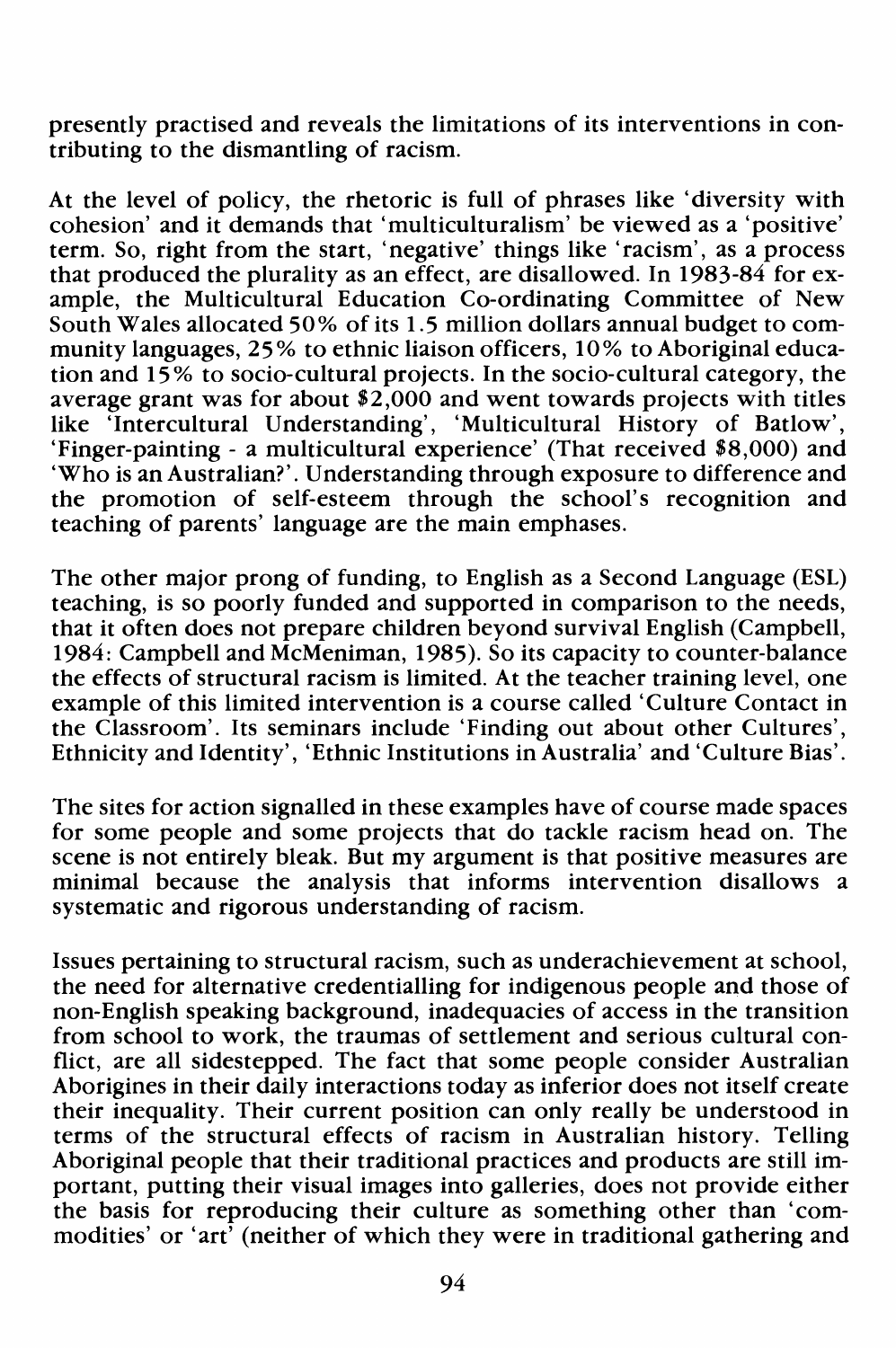hunting life), nor does it equip them for contemporary self-determination.

There is a real fear and reluctance in schools to address these issues of racism; their displacement into happy philosophies of 'difference' exacerbates this tendency. There exists in schools a general tendency to believe that children only experience racism as attitudes and therefore a teacher can work at the problem simply at this level. Thus schools typically assert either that racism is not too much of a problem in Australia or, if it is a problem, then it is just a matter of changing one's heart. Within this framework, racism becomes a moral lapse that can be rectified by imbibing sentiments like 'everyone is beautiful in their own way, even if they are different from me' or, 'all differences are of equal value and should be respected'. In this model, racism is viewed as an accident of individual pathology which is rectifiable by therapy.

When, on one piece of research, we asked children in schools what it is like living in a society like Australia with people from different backgrounds, their answers included many comments such as the following: 'My mum can't read or write and can't help me with my homework.' 'My dad works like a kid in the factory of the cakes.' 'It feels like you are being invaded.' 'We will have to widen our industries.' 'We will need more graveyards.' 'I'm not allowed to have Australian friends.' 'I know I'll be on the dole.' The children themselves consistently raised problems that could not be resolved simply by the learning of their own community languages or those of others. Self-esteem and integrity comes with the possibility of full social participation, not with being patted on the head for being 'ethnic' or 'different' (Kalantzis and Cope, 1981).

In public debate multiculturalism has contested meanings. Part of this contest involves redefining the term so that its stated goals can be realised. A diverse society of equals is surely a worthy aim. A non-racist society, even if not of equals, is another worthy goal. There is also an important task in removing from the process of social segmentation those explanations of inequality that rely on the 'natural', as racism does. That is, an analysis of cultural plurality in Australia that recognises the historic role of racism in fashioning social relations between those elements that constitute diversity would prescribe something quite different from the current predominant practices of multiculturalism.

Very briefly, in the area of schooling, this prescription would involve affirmative action that aimed to remove the structures of inequality at the level of the whole school. It would mean at the compulsory levels of schooling a core curriculum that had equal outcomes as a goal. The push to diversified, school-based curricula that is now in full swing in New South Wales would not be used, as they minimise the life chances of children of non-English speaking backgrounds by masking their needs. The alternative I suggest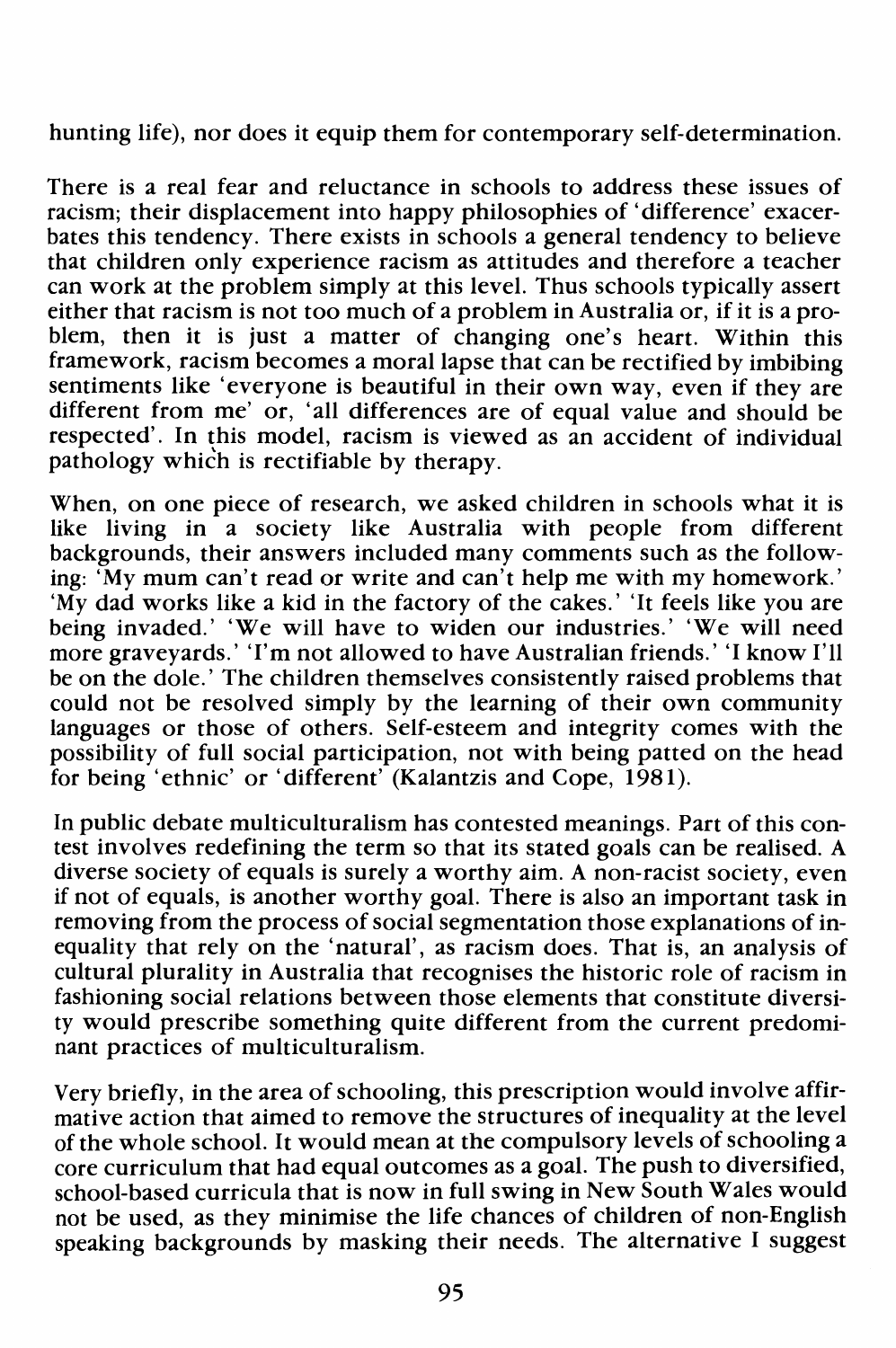could make possible creative, intensive responses to redress the effects of structural inequality (Kalantzis and Cope, 1985). For instance, the process of language learning would not be one that drew mainly upon the rationale of building self-esteem through respect for cultural difference, but would consider language as a tool for communication, action, power and selfdetermination (Kalantzis and Cope, 1986).

Teacher training would not rely on 'finding out about other cultures'. The emphasis would be more on the pedagogical imperatives of modern industrial societies as they relate to all people irrespective of their backgrounds, and there would be an emphasis on the acquisition of skills that make genuine cultural choices possible. This would involve every teacher in language training across all disciplines.

With respect to materials and curriculum, the task is not simply to remove stereotyping and widen ethnic representation, but to develop coherent and sustained mainstream programs and resources that enable all students to understand the processes of their cultural construction. To that end, it is important that in Australia at the moment the current dichotomy between curriculum process and curriculum content is resolved. It needs to be recognised that there is a specific and necessary content to an anti-racist curriculum.

The Social Literacy Project provides an example of an alternative model. It is a materials development project funded by the Multicultural Education Co-ordinating Committee of New South Wales, initially by accident, and against some conventional curriculum and multicultural wisdoms. It consists of social science materials for upper primary and lower secondary students. Its strategy is to argue to the head rather than the heart on issues of racism. Children, through a series of content inputs, are placed in experiences that facilitate the acquiring of conceptual tools for social analysis. The goal is the acquisition of knowledge and the examination of life practices that will inform them of the processes involved in becoming an 'ethnic', 'a white', 'a female', and so on. The outcome to which the program aspires is confident, effective, social participation and not the affective goal of absorbing tolerance by osmosis through exposure to difference.

For example, an input in the primary materials on Robinson Crusoe as the great individual who survived on his own by his natural skills, is the requirement to rethink this story to discover that Robinson did not survive on that island on his own. His 'natural' skills involved social products: a gun, a bible, a language and so on, all products constructed by many others in the culture in which he had been an active memeber. And such was the effect of his socialisation that when he met Man Friday, he presumed he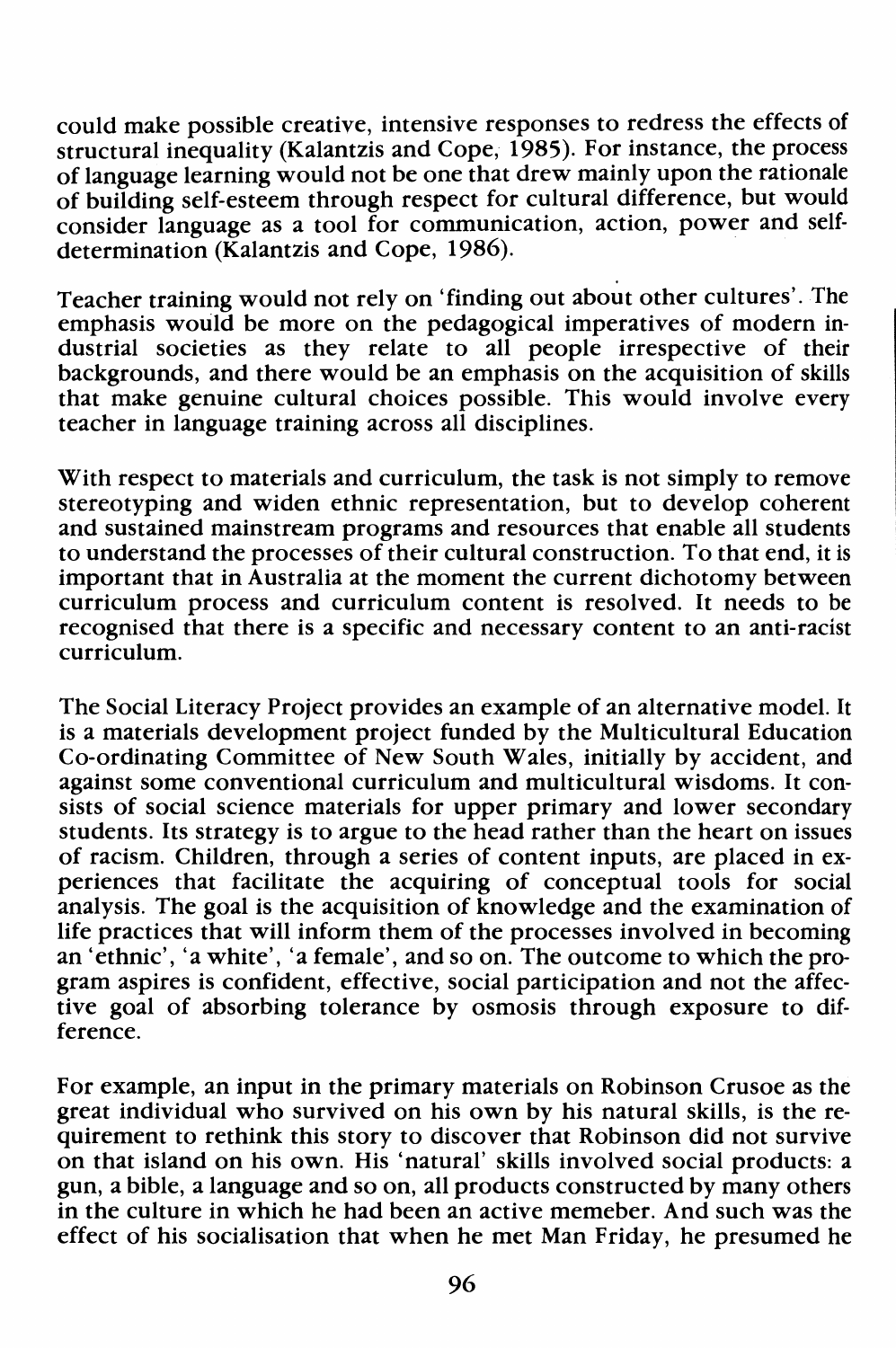had no faith, no language, no skills and so Robinson proceeded not only to dominate his homeland but to transform Friday into a 'human', 'cultured' construct. The children engage in the activity as fun. The process is discovery learning. But the experience is structured to ensure examination of the concepts of sociality, the individual, culture as learnt, ethnicity and so on.

So far as content is concerned, the starting point for the Social Literacy materials are points of unity in the human experience: the need to satisfy basic human needs, be they material, spiritual or emotional. Difference is explored as historically and socially constructed. The approach is an holistic one, as opposed to a one-sided stress on phenomenal difference as in 'ethnic studies'. For example, it could be said that Australia is a plural society because you can go to a shop and buy Lebanese bread, white (Australian) sliced bread and Swiss bread. An activity associated with the discovery of this fact could be a school excursion to a Sydney suburb during which students could observe, record, classify and report on the differences they encountered in the shops on the main street.

The Social Literacy Project approaches its task in another way. For, although it is true that bread is an example of cultural diversity in Australia, this exists only at a certain level, because the way that Lebanese bread (made in factories, packed into plastic bags, and sold in shops) is produced and consumed is exactly the same as that for white sliced or Swiss bread. What is more important than dwelling on the phenomenon of difference is the structure of social relations associated with the apparent differences. At the level of everyday life, where Lebanese bread is part of a culture of take-away food, for example, the non-plurality is more profound than the plurality.

In terms of general outcomes, the Social Literacy materials stress the acquisition of skills in the form of a language that empowers children and makes active self-creation possible. By contrast, many of the efforts currently made in schools of high migrant density are tending to involve a slippage in what is offered to their students. Schools often go overboard trying to make kids feel good about being different. The structural bases of those differences are not examined.

Materials like those developed by the Social Literacy Project are an important part of anti-racist strategies in schools because they not only serve the immediate needs of the teachers wishing to respond to the issues but they also serve the purpose of educating the educators in a sensitive and confused field. Such materials have to be aimed at all children in the first instance